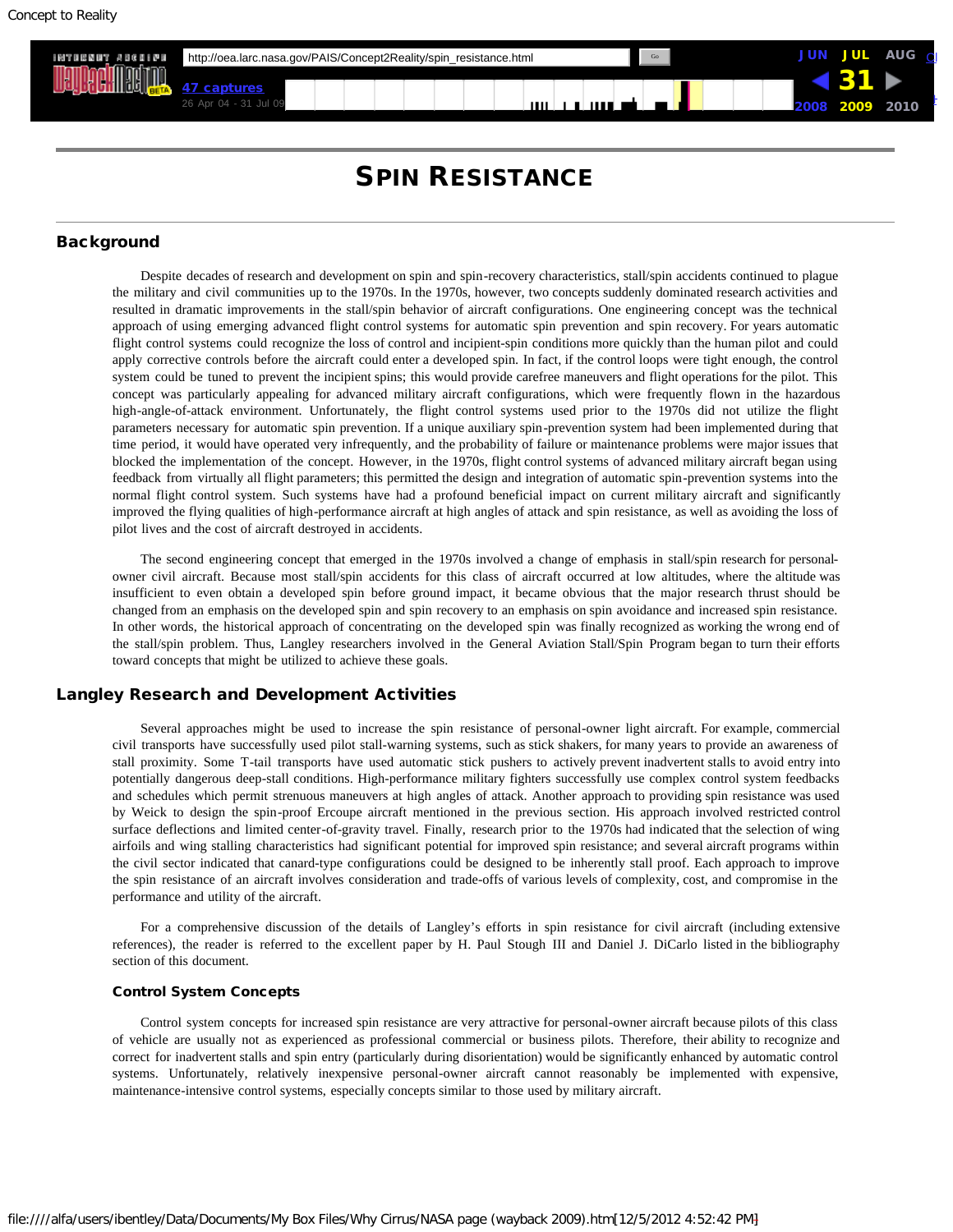

*Researcher Dale Satran inspecting full-scale powered model of AA-1 research aircraft during tests of automatic stall-prevention concepts in Langley 30- by 60-Foot (Full-Scale) Tunnel.*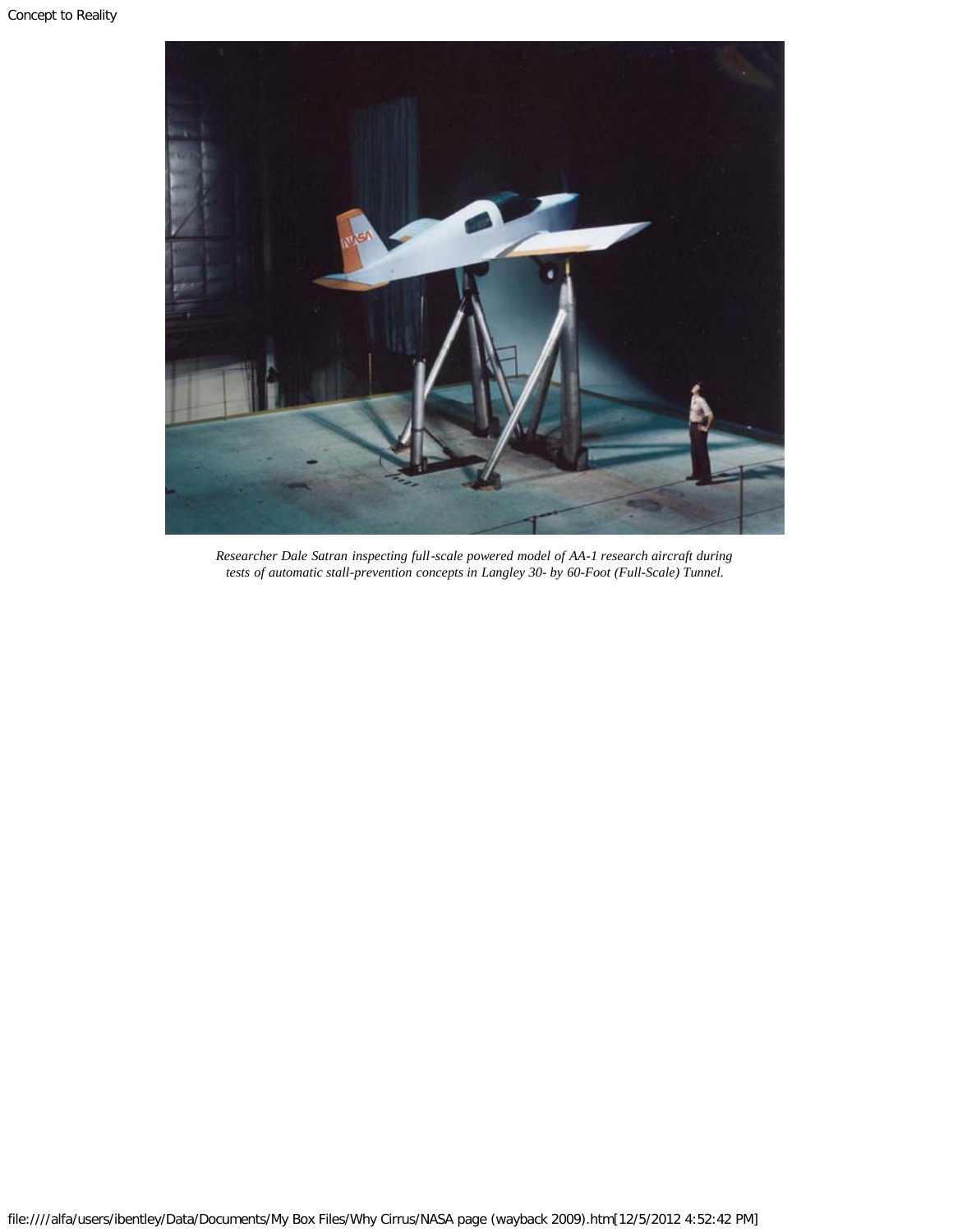

*Long Yip with full-scale model of Rutan VariEze aircraft in Langley 30- by 60-Foot Tunnel. Note outer wing extended leading-edge-droop modifications on aft main wing.*

In the mid-1970s, Langley researchers led by Eric C. Stewart and Dale R. Satran participated in joint studies with academia to develop and assess active control concepts that might be suitable for personal-owner aircraft within the cost and maintenance constraints associated with this class of aircraft. Analytical studies, piloted simulator investigations using a General Aviation Cockpit Simulator at Langley, wind-tunnel tests in the Langley 30- by 60-Foot (Full-Scale) Tunnel, and flight investigations were conducted in individual programs with Mississippi State University and Texas A&M University to assess stall-deterrent systems that used angle-of-attack sensors and automatic longitudinal control concepts. Although the results of the research studies indicated that such automatic control concepts were extremely effective in the prevention of stalls, the relative cost, maintenance, and certification issues limited interest in this approach to spin resistance.

#### Canard Configurations

Concept to Reality

It has long been recognized that aircraft with canard surfaces might be designed for inherent (passive) stall and spin resistance. For a typical canard configuration, the canard tail surfaces are mounted forward on the fuselage and are designed to stall before the aft-mounted main wing. The mechanism of canard stall (and the associated loss of canard lift and the effectiveness of canardmounted elevators) results in an inherent limiting of angle of attack to values lower than that required to stall the main wing. Langley's interest in pursuing the potential benefits of canard configurations for spin resistance led to a cooperative study with noted aircraft designer Burt Rutan to obtain detailed aerodynamic, performance, and stability and control characteristics of his homebuilt VariEze canard configuration in the early 1980s. As a firm believer in the advantages of canard-type aircraft, Rutan has embodied the concept in most of his designs. The scope of this cooperative study included wind-tunnel force and free-flight studies of a subscale VariEze model and wind-tunnel force, moment, and pressure studies of a full-scale VariEze model. The program was initiated and managed by Joseph R. Chambers and Joseph L. Johnson, Jr., and the Langley 30- by 60-Foot (Full-Scale) Tunnel was the site of the investigations. Key Langley researchers in the studies included Long P. Yip, Dale R. Satran, and Paul F. Coy.

A full-scale VariEze aircraft was fabricated from a commercial homebuilt kit by the Langley fabrication shops and prepared for testing in the 30- by 60-Foot Tunnel. Extensive aerodynamic measurements, pressure instrumentation, and flow visualization studies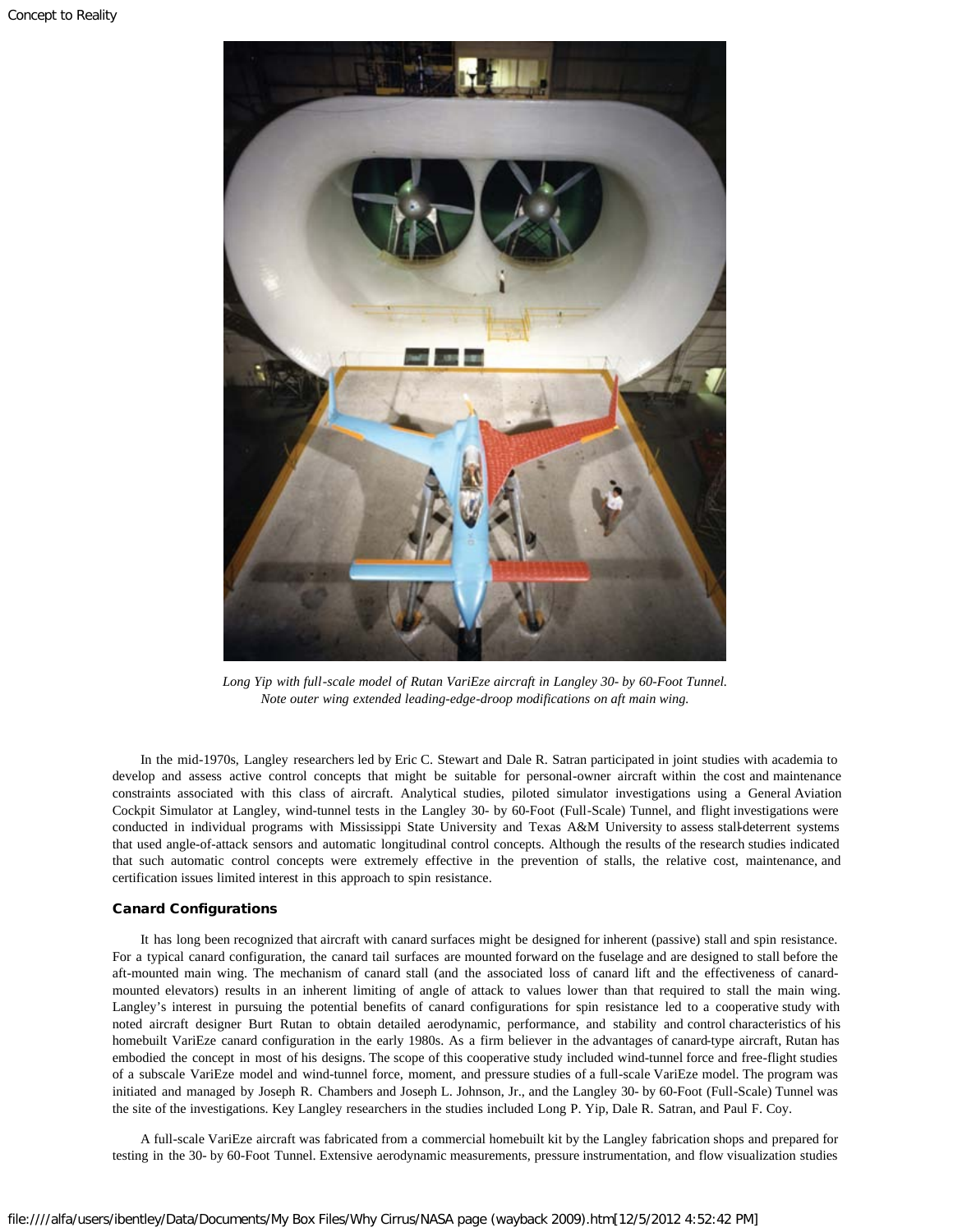provided data to help quantify the stallproof character of the VariEze configuration. The thick high-lift airfoil of the unswept canard surface stalled well before the swept aft wing. Augmented by free-flying model tests in the 30- by 60-Foot Tunnel, the information gathered in the joint program has provided a broad database for the understanding, engineering analysis, and design of advanced canard configurations. One of many highlights of this research program was an assessment of the effects of a discontinuous wing leading-edge droop on the outer main wing of the VariEze. The outer wing droop eliminated tip stalling of the main wing at extremely high angles of attack; thereby large-amplitude wing-rocking motions of the configuration were eliminated for centers of gravity beyond the aft limit. The discontinuous-droop concept was a key factor in other Langley research projects on wing design for increased spin resistance as discussed in the next section.



*Free-flight model of VariEze aircraft undergoing flight tests to evaluate stall resistance.*

The database provided by other Langley studies of canard civil configurations included a wind-tunnel study of the potentially degrading effects of power for a tractor propeller canard configuration and the attributes of "Three-Surface" configurations that use a forward-mounted canard as well as a conventional aft-mounted tail.

#### Spin-Resistant Wing Design

Concept to Reality

The fact that the aerodynamic characteristics and stalling behavior of the typically unswept wings of personal-owner aircraft often dominate the spin resistance of these configurations has been well-known for many years. Certain stalling characteristics (especially abrupt leading-edge flow separation) produce sudden, asymmetric wing drop and highly autorotative rolling moments, which can result in rapid rolling and yawing motions that precipitate spin entry. Wing leading-edge devices such as slots, slats, and flaps can significantly improve the autorotative resistance of unswept wings at stall, and early research at Langley by the NACA demonstrated the effectiveness of these devices. However, many of these devices proved to be impractical because of complexity, maintenance requirements, cost, and degradation of aerodynamic cruise performance.

In the late 1970s, NASA researchers at the Ames and Langley Research Centers began to reassess the effectiveness of various leading-edge devices on stall control for unswept wings. Initial cooperative efforts by T. W. Feistel of Ames and R. A. Kroeger of the University of Michigan were directed at avoiding the abrupt and precipitous drop in lift curve associated with relatively small increases in angle of attack above stall displayed by wing configurations that were prone to autorotate. As a goal, their efforts involved the use of separate leading-edge slat segments to control the shape of the lift curve, eliminate the sudden drop in lift curve at stall, and produce a "flat-top" lift-curve shape to angles of attack far beyond the stall. These initial efforts proved very promising. The results indicated that, with auxiliary slats on the inner and outer wing segments (no slat on the middle wing section), the shape of the lift curve for rectangular wings representative of those used by general aviation aircraft was essentially flat to an angle of attack of approximately 32∞—far in excess of values that were believed to be adequate for spin resistance. The value of maximum lift obtained was about the same as for the unmodified wing, but the flat top of the lift curve indicated that favorable, more benign stalling characteristics would be expected. In addition, the effectiveness of conventional ailerons was noted to be significantly improved with the leading-edge modifications.

Inspired by these fundamental studies, Langley researchers under the direction of Joseph R. Chambers undertook studies to more fully explore the impact of various leading-edge modifications on aerodynamics and to extend the studies to explore the impact on autorotative characteristics and aircraft stall/spin behavior. The scope of these initial tests in 1977 consisted of static and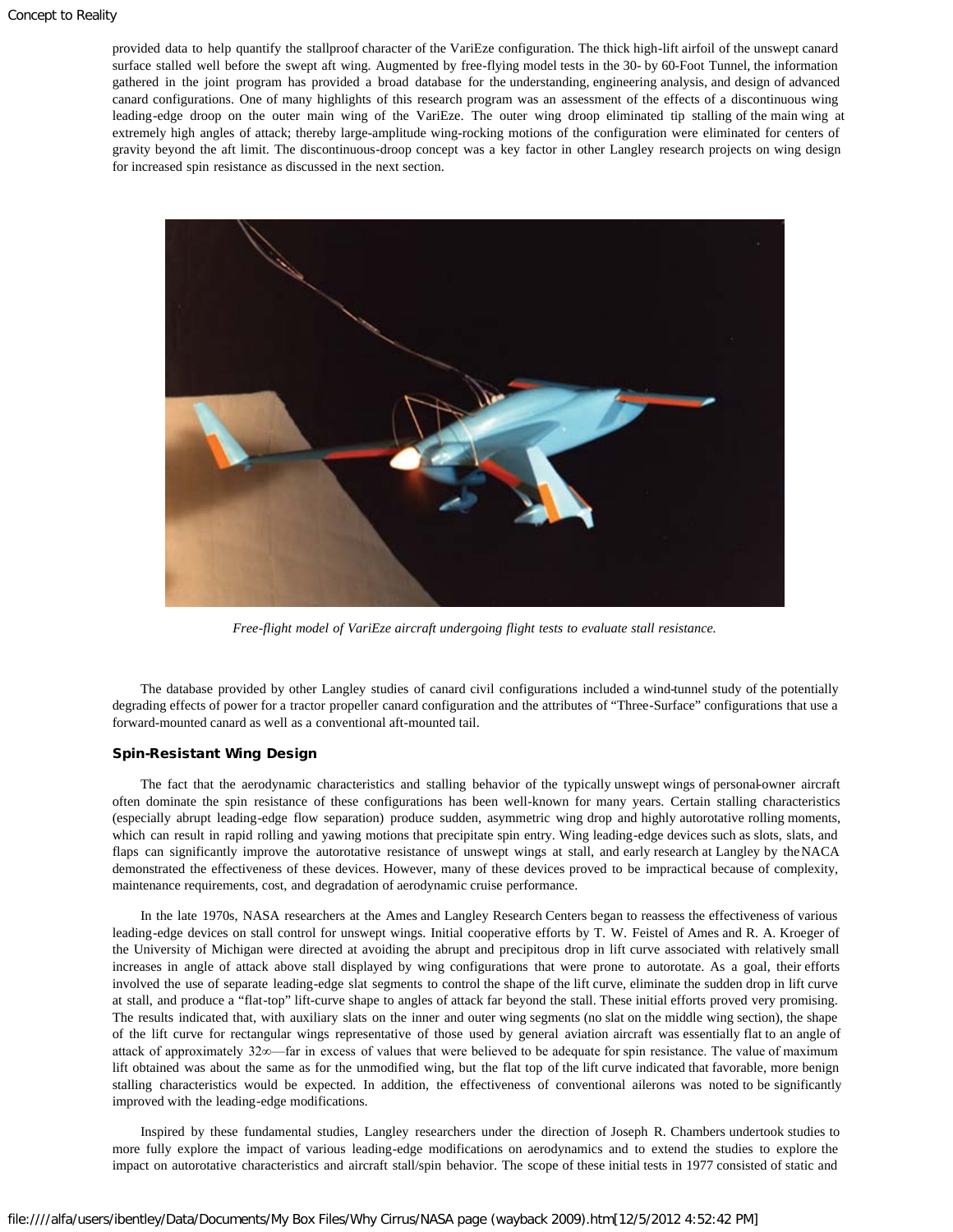dynamic wind-tunnel tests of a subscale wind-tunnel model of the NASA AA-1 experimental research aircraft used in the general aviation stall/spin program as discussed in the previous section "Spin Technology." Sanger Burk led the first wind-tunnel tests to develop wing configurations that attempted to provide the flat-top lift-curve characteristic displayed by the Ames and University of Michigan studies. In collaboration with Chambers and his assistant, Joseph L. Johnson, Jr., Burk examined a series of leading-edge modifications, including a "discontinuous" leading-edge configuration in which the airfoil of the outer wing panel was extended and drooped. The Langley team projected that this obligation would have a minimal impact on the cruising performance of the wing and might be a more acceptable modification if it improved stalling characteristics and increased spin resistance.

Concept to Reality

During the initial test program for the discontinuous leading-edge modification, Burk reported difficulty in achieving a flat-top lift curve. Instead, he obtained data showing a lift curve that exhibited a first break in linearity at stall, followed by an increasing lift-curve slope with increasing angle of attack to extreme angles of attack well beyond stall—on the order of 40∞. After examining these remarkable data and associated flow visualization results, the Langley team realized that the unique lift-curve variation was indicative of a wing stall progression that started at the trailing edge of the midspan position and progressed forward as angle of attack was increased to stall (the first stall break in Burk's data). However, the increase in lift-curve slope beyond stall was caused by the fact that the outer wing panel continued to produce lift to extreme angles of attack, as would be expected from a low-aspectratio (about 1) unswept wing. Using flow visualization tests, Burk was able to show that the leading-edge discontinuity produced vortical flow that prevented the low-energy stalled flow of the inner wing from progressing spanwise and stalling the outer wing. Thus, the discontinuity worked as an aerodynamic fence to prevent outer panel stall. When the discontinuity was eliminated with a fairing, the lift curve exhibited by the model reverted to the sudden, undesirable break displayed by the baseline unmodified configuration.

Armed with these extremely promising results, Burk and technician David B. Robelen used an existing 1/5-scale radiocontrolled model of the AA-1 aircraft in early 1978 in the first flight tests to evaluate the impact of the discontinuous leading edge on spin resistance. During these radio-controlled model flight tests, the basic unmodified configuration easily entered spins following deliberate prospin control inputs. With the discontinuous outboard leading-edge modification, the spin resistance of the model was significantly improved. The model exhibited only a very slow steep rotation from which recovery could be achieved immediately by removing prospin control inputs.

Following additional exploration with the radio-controlled model, the Langley researchers were ready for full-scale flight test validation and assessments by Langley test pilots. When high-priority approval for the proposed flight test program was given by then Division Chief Robert O. Shade, the Langley fabrication shops completed (in a period of only about a week) a wood and fiberglass leading-edge modification for the full-scale aircraft, NASA 501, which was concurrently undergoing spin technology testing at the NASA Wallops Flight Facility. A project team that was led by engineer Daniel J. DiCarlo and included H. Paul Stough III, Langley Chief Test Pilot James M. Patton, Jr., and research pilot Philip W. Brown directed the tests at Wallops. Initial research flights of the modified aircraft by Patton on June 6 and 7, 1978, validated the results previously obtained with the radio-controlled model. The marked improvement in the airplane stall/spin characteristics with the leading-edge modification correlated extremely well with the model results. Subsequent flight tests of the aircraft with the discontinuity faired over indicated that the improved spin resistance provided by the modification had disappeared; this showed that the discontinuity was a key feature of the modification and also in agreement with the results of the model tests.



*Sketch of discontinuous outer wing leading-edge droop on AA-1 configuration.*

The very positive results of these initial tests resulted in a complete shift in emphasis of the Langley General Aviation Stall/Spin Research Program from the developed spin and spin recovery to the topic of spin resistance and the evaluation of wing configurations that significantly enhanced aircraft characteristics. The scope of full-scale aircraft configurations that had been included in the original Langley program proved to be invaluable for this research on spin resistant wings. The AA-1 configuration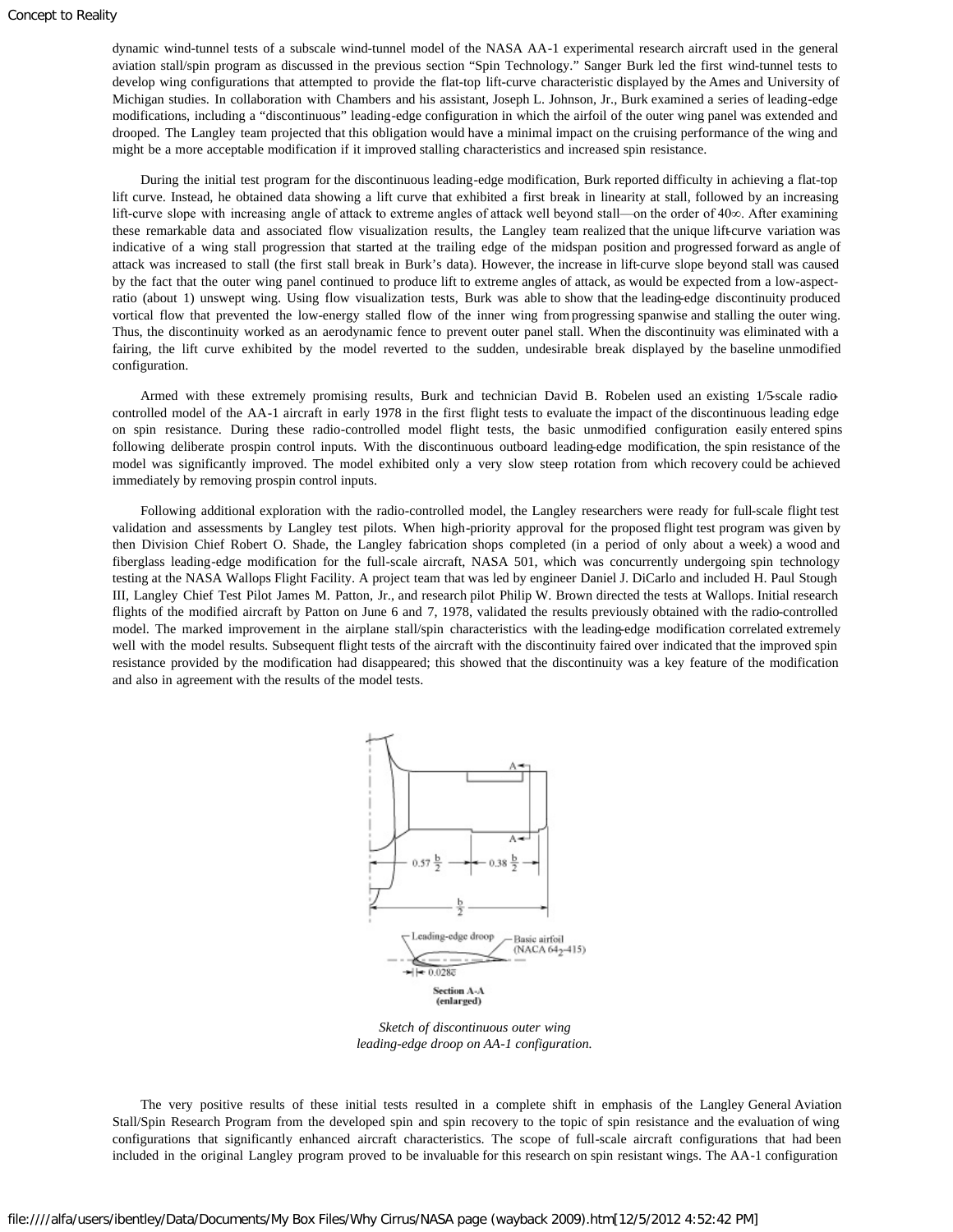used for the early tests incorporated a rectangular (untapered) untwisted wing. Langley's other research aircraft included a modified Beech C-23, which incorporated a rectangular twisted wing; a modified Piper PA-28 T-tail aircraft with a tapered twisted wing; and a Cessna C-172 high-wing configuration with a tapered twisted wing. The availability of these flight-test aircraft provided Langley researchers with a broad range of configuration variables for the wing studies.

| Airplane         | Number of spins/Attempts, percent, for- |                                |
|------------------|-----------------------------------------|--------------------------------|
|                  | <b>Basic airplane</b>                   | <b>Modified airplane</b>       |
| AA-1 (Yankee)    | $\frac{185}{193} = 96$                  | $\frac{0}{51} = 0$             |
| C-23 (Sundowner) | $= .98$<br>120                          | $= 5$<br>134                   |
| PA-28R (Arrow)   | $= 83$<br>209                           | $\frac{13}{244}$<br>$= 5$      |
| C-172 (Skyhawk)  | 97<br>164<br>.59                        | $= 0$<br>$\overline{\chi_{K}}$ |

*Summary of results for spin attempts for four NASA research aircraft.*



*Cessna 172 research aircraft with outer wing leading-edge-droop modification.*

Aircraft models ranging from subscale to full scale were tested in both static and dynamic flight conditions in the Langley 20- Foot Vertical Spin Tunnel, the Langley 30- by 60-Foot (Full-Scale) Tunnel, the Langley 12-Foot Low-Speed Tunnel, and the Glenn L. Martin Tunnel at the University of Maryland. Rotary-balance testing and radio-controlled model tests rounded out this unique set of facilities and research tools for the task at hand. Throughout the 1980s, Langley researchers conducted extensive research on the geometric variables involved in the discontinuous leading-edge concept, and a detailed database was developed to define the most effective location of the leading-edge discontinuity, the impact of airfoil variations, and other key geometric features. Unique flow visualization tests using fluorescent light techniques in the Glenn L. Martin Tunnel provided considerable insight into the flow mechanisms involved in the stalling behavior of the aircraft, and an overall approach to design assessments of the liftcurve variations produced by wing leading-edge modifications was developed.

Throughout this Langley research effort, consistent results were obtained regarding the impact of the discontinuous wing leading-edge modification on spin resistance. Tested on a wide range of configurations, the concept was truly effective in increasing spin resistance with a minimal impact on aircraft cost, performance, or other key factors. One of the most impressive measurements of the effectiveness of this wing modification on spin resistance was obtained by examining the frequency of spin entry following the intentional application of prospin control inputs by the pilot for each of the four NASA research aircraft. The basic airplanes entered spins in 59 to 98 percent of the intentional spin-entry attempts, whereas the modified aircraft entered spins in only 5 percent of the attempts and required prolonged, aggravated control inputs or out-of-limit loadings to promote spin entry. These impressive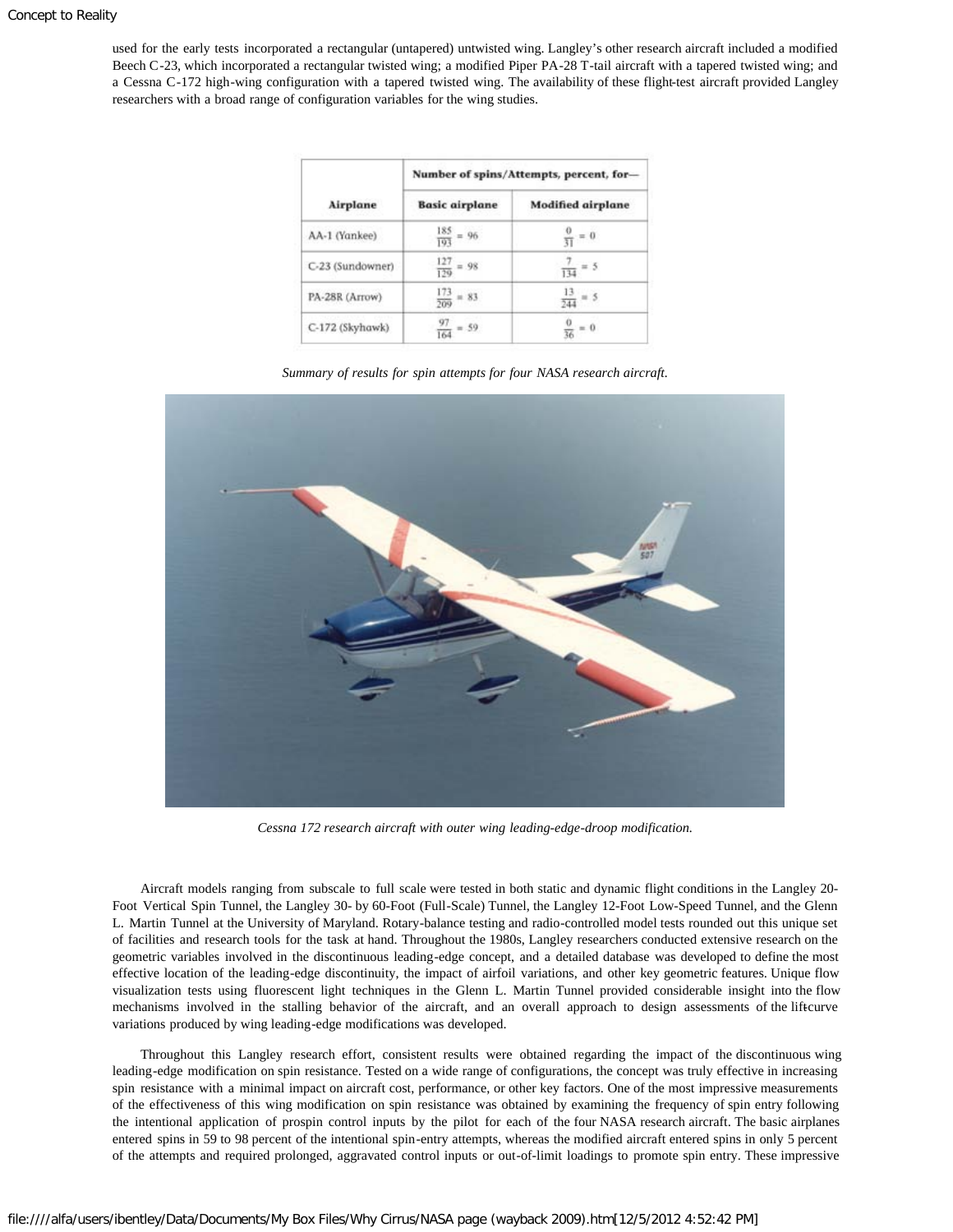results are indicative of the powerful influence that wing aerodynamics can have on the spin resistance of personal-owner aircraft, and they offer considerable promise that simple, inexpensive wing designs can significantly improve the safety of this class of aircraft.

# Applications

Concept to Reality

The international leadership of the NASA Langley Research Center in the area of spin resistance has produced contributions that have been widely utilized within the military and civil aircraft sectors. Langley's contributions to military aircraft of the 1990s are documented in NASA SP-2000-4519 Partners in Freedom. Because spinning is not a major concern for commercial civil aircraft, the industry approach of providing adequate stall warning and (sometimes) active angle-of-attack limiting has proven to be satisfactory and very successful. Thus, few technical interactions have occurred between Langley and the commercial transport industry in this area. However, the continuing national effort to reduce the number of accidents and fatalities due to inadvertent spin entries for personal-owner aircraft has resulted in extensive Langley and industry cooperative interests and assessments of Langleydeveloped technology.

Although Langley's research activities and sponsored studies indicated that it might be possible to limit the angle of attack of personal-owner aircraft to values below stall, thereby avoiding inadvertent spin accidents, the issues of cost, complexity, and maintainability presented formidable barriers to the implementation of this technology. As a result, none of the personal-owner aircraft of the 1990s incorporated the active controls approach to providing increased spin resistance.

Aerodynamic data provided by Langley research on canard configurations represent a significant design resource for industry. The relative lack of popularity of canard-type aircraft, because of other considerations, has limited the applications of this particular approach to spin resistance at the present time. This experience emphasizes that the ultimate application of technology depends on a broad spectrum of user requirements (i.e., performance, cost) beyond safety issues such as spin resistance.

Unquestionably, the most important contribution of the Langley Research Center in the area of spin resistance for civil aircraft has been the development and demonstration of the discontinuous wing leading-edge droop. During the course of NASA research studies, daily communications with interested industry observers were commonplace, and the flight-test studies conducted within the NASA program were especially effective in demonstrating firsthand the improved aircraft characteristics noted with the wing modifications. For example, following the first significant flight tests of the modified AA-1 research aircraft in 1978, Grumman American Aviation Corporation personnel and a test pilot conducted flight tests of the modified aircraft at Wallops. In 1982, industry flight evaluations of the NASA PA-28 with the wing modification were performed by Piper. Cessna and Beech also conducted flight evaluations of the same aircraft in 1983. In addition to the dissemination of results to the industry via company visits, cooperative projects, and technical symposia, Langley ensured that this information was provided to other organizations, such as the FAA, the homebuilt aircraft community, and emerging aircraft companies. In 1983, the FAA Kansas City Office visited Wallops and participated in an assessment of the modified PA-28 with a view toward certification requirements.

Industry applications of the spin-resistance technology developed by Langley immediately faced a challenge because of the lack of FAA certification requirements for spin-resistant aircraft. At the time Langley initiated its research program, the stall/spin certification standards for personal-owner aircraft considered two types of aircraft spin behavior for aircraft in the so-called Normal Category (nonaerobatic). Specifically, the stall/spin certification requirements had been defined for either a spinproof aircraft (characteristically incapable of spinning) or aircraft capable of recovery from a one-turn spin. The provision for spinproof aircraft had been essentially unused by industry because the absolute nature of the regulation made compliance a very lengthy and technically difficult process. On the other hand, compliance with the one-turn spin and recovery forces the aircraft configuration to be spinnable. Thus, regulations had not been included in the certification procedures to provide manufacturers with an incentive to develop a spin-resistant aircraft.

In reaction to a continuing concern over stall/spin accidents, in October 1981 the General Aviation Manufacturers Association (GAMA) hosted a workshop on General Aviation Stall/Spins that highlighted the need for certification requirements that would promote the development of aircraft with spin-resistant characteristics. After the workshop, in 1982 the GAMA proposed to the FAA that a new certification category be developed for spin-resistant aircraft. However, before such a regulation could become effective, the FAA required the formulation of specific criteria. Langley researchers led by Stough, DiCarlo, Patton, and Brown and others participated in joint flight tests and analysis using NASA's research aircraft, that formulated spin-resistance criteria in cooperation with industry and FAA partners. GAMA subsequently used these data as the basis for its proposed spin-resistance certification standards that were submitted to the FAA on May 2, 1985. FAA representatives who had experienced the remarkable characteristics displayed by the modified NASA research aircraft were key participants in the development of these criteria, and they championed the development and acceptance of the proposal by the FAA. Subsequently, the new regulation emerged from an extensive review process as Amendment 23-42 to the Federal Aviation Regulations (FAR) Part 23 dated February 4, 1991, which officially incorporated criteria to allow for spin-resistance certification.

Initial efforts to apply the discontinuous wing leading-edge concept were undertaken by several emerging general aviation companies. Under the leadership of Joseph L. Johnson, Jr., Langley responded to numerous proposals from these companies for cooperative studies of the application of the concept. Research efforts at Langley were led by Long P. Yip, Holly M. Ross, and David B. Robelen. In addition to the Rutan and Langley VariEze application discussed earlier, several new aircraft configurations incorporated the concept. Unfortunately, for other reasons, many of these aircraft never progressed to flight certification and production.

One of the first NASA and industry cooperative programs conducted during the mid-1980s focused on a radical new high-wing, canard, turboprop pusher configuration known as the OMAC Laser 300. Long P. Yip led a NASA and OMAC test team during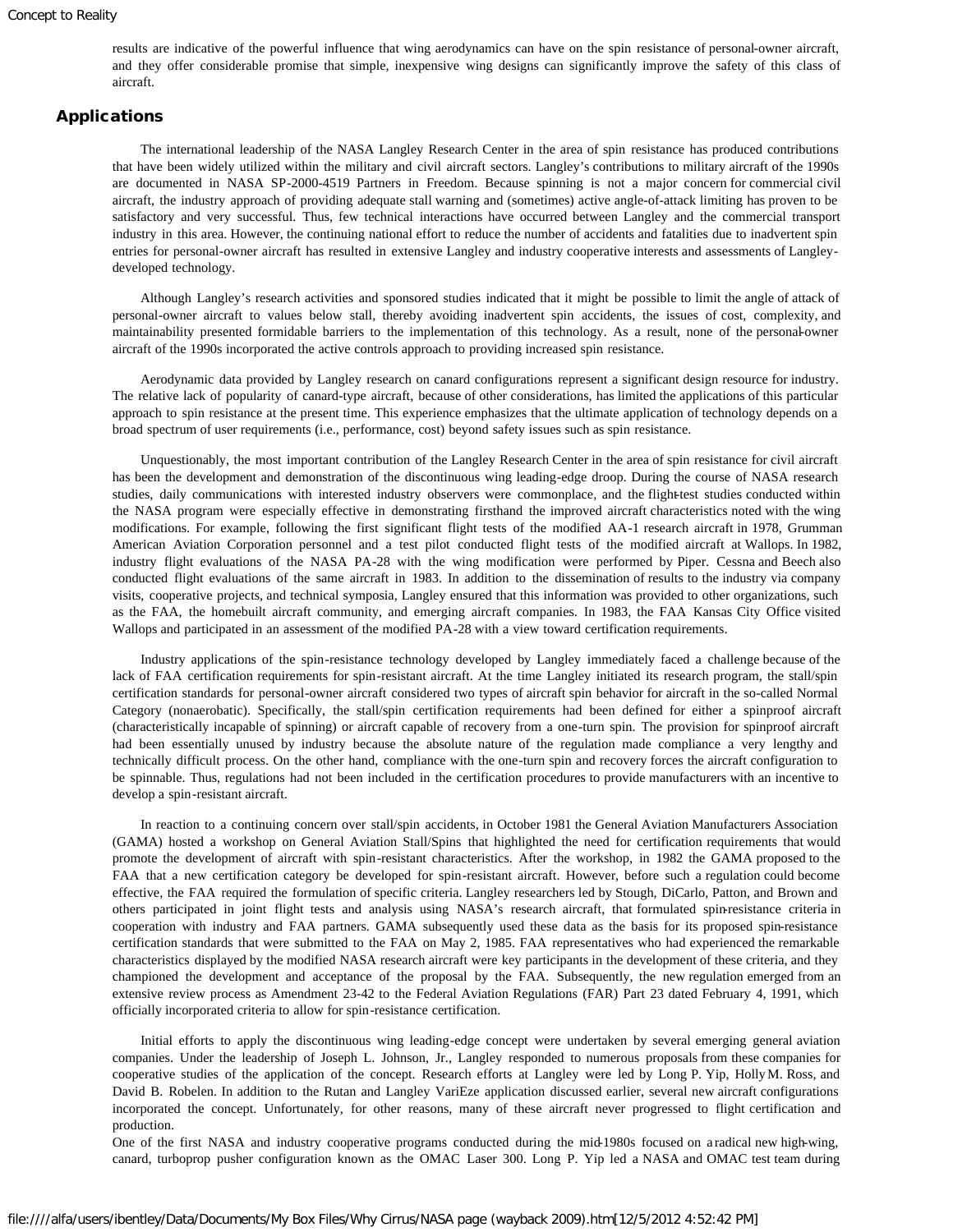wind-tunnel tests in the Langley 12-Foot Low-Speed Tunnel to assess the overall stability and control characteristics of the configuration, with emphasis on high-angle-of-attack characteristics and stall/spin resistance. The results of the tests indicated that the configuration would have unacceptable longitudinal stability at high angles of attack, and an extension to the wing trailing-edge flap was designed to minimize this problem. The discontinuous leading-edge droop installed on the outer portion of the main wing also benefited longitudinal stability and kept the flow attached in the region for angles of attack up to about 35∞. In addition to the spin resistance provided by the droop concept, the canard configuration provided a nose-down pitching moment at stall, enhancing the stall resistance of the aircraft. Although a prototype of the aircraft was flown, the Laser 300 was never certified or produced.

Concept to Reality



*OMAC Laser 300 prototype in flight.*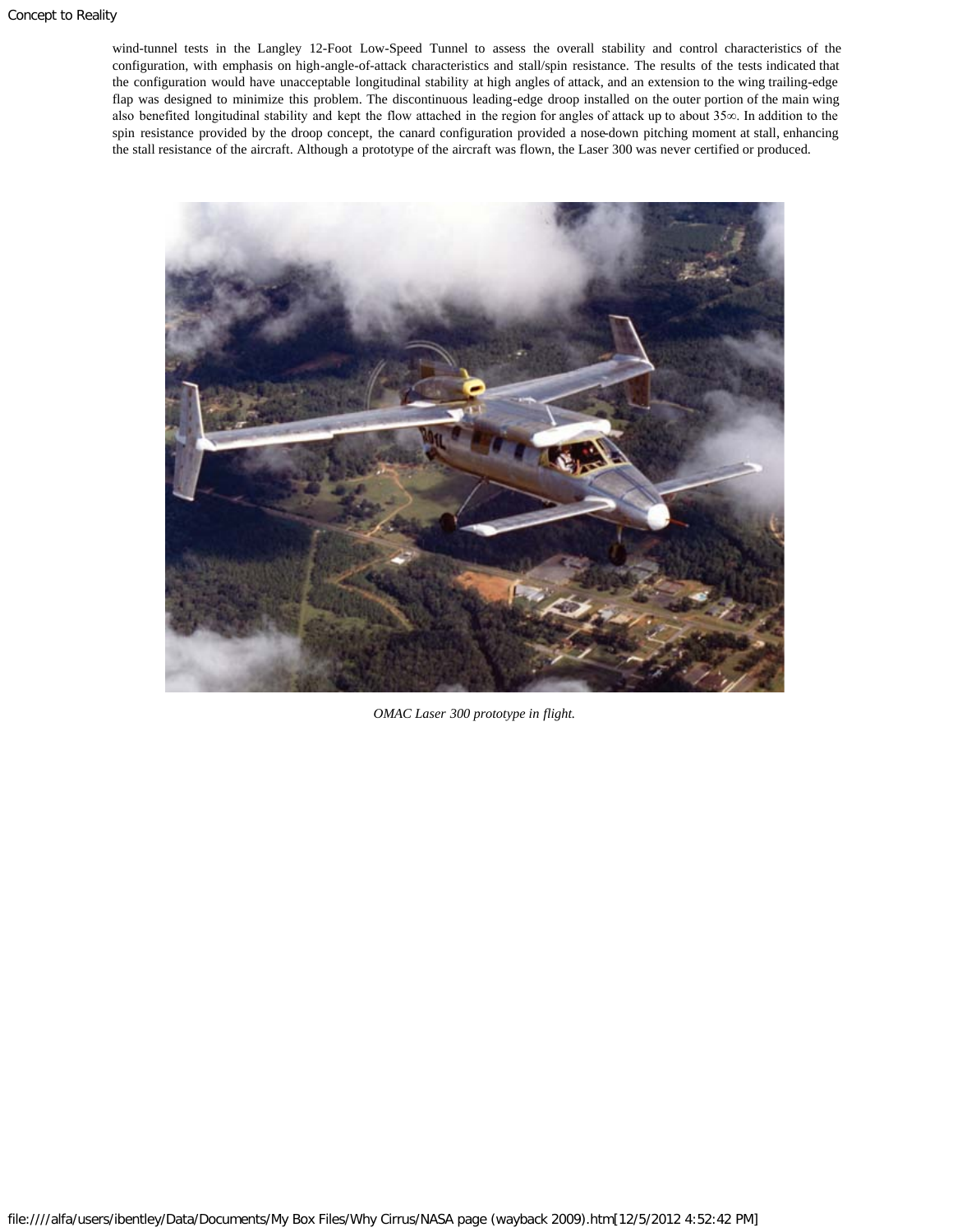

*Model of OMAC 300 in Langley 12-Foot Low-Speed Tunnel. Note leading-edge droop and extended chord of wing trailing-edge flap.*

The DeVore 100 Sunbird aircraft, a two-place, high-wing, single-engine pusher configuration, was designed with the droop concept. Cooperative DeVore-Langley wind-tunnel and radio-controlled model tests indicated that an abrupt, uncontrollable roll departure at stall was eliminated by the droop and that the modified configuration would exhibit extreme spin resistance. A prototype of the Sunbird aircraft was first flown in October 1987. Unfortunately, the Sunbird aircraft did not enter production.

The Questair Venture, a low-wing, tractor-propeller, kit-built aircraft incorporated the discontinuous droop concept as a result of cooperative wind-tunnel and radio-controlled model tests with Langley in 1987. Designed as a relatively short-coupled, highaspect-ratio aircraft with emphasis on high cruise speeds, the Venture incorporated an NACA five-digit airfoil that was expected to have poor stalling characteristics.

As a result of several cooperative studies with Langley (involving graduate students onsite at Langley), the aeronautical engineering staff of the North Carolina State University (NCSU) was aware of Langley's discontinuous outer-wing-droop concept and brought the concept to the attention of Questair with a proposal to form a cooperative Langley, NCSU, and Questair team to develop and assess the discontinuous droop concept for the Venture aircraft. Yip and Ross led the activities at Langley, and John N. Perkins of NCSU and his graduate students contributed to the cooperative study.

The researchers faced two technical challenges in the project. First, the Venture incorporated a high-aspect-ratio wing (10.4), which was expected to exhibit different stall progression characteristics than those exhibited by the lower-aspect-ratio wings (about 7.0) previously involved in Langley's research. This feature would probably require a different leading-edge-droop configuration to control stall progression. The second challenge was created by the fact that the design of the Venture was focused on high-speed capability. Thus, any modification to the wing had to result in a minimal impact on aerodynamic performance. Yip and Ross found that a single leading-edge-droop segment would not provide the necessary spin resistance for the highaspect-ratio wing configuration. A Langley contractor, D. V. Rao of ViGYAN, Inc., had conducted research on a new wing-slot stall-control concept for high-aspect-ratio wings, and Yip and Ross included the concept in their study. The team subsequently found that the combination of leading-edge droop and wing slot operated synergistically to provide significantly more spin resistance than could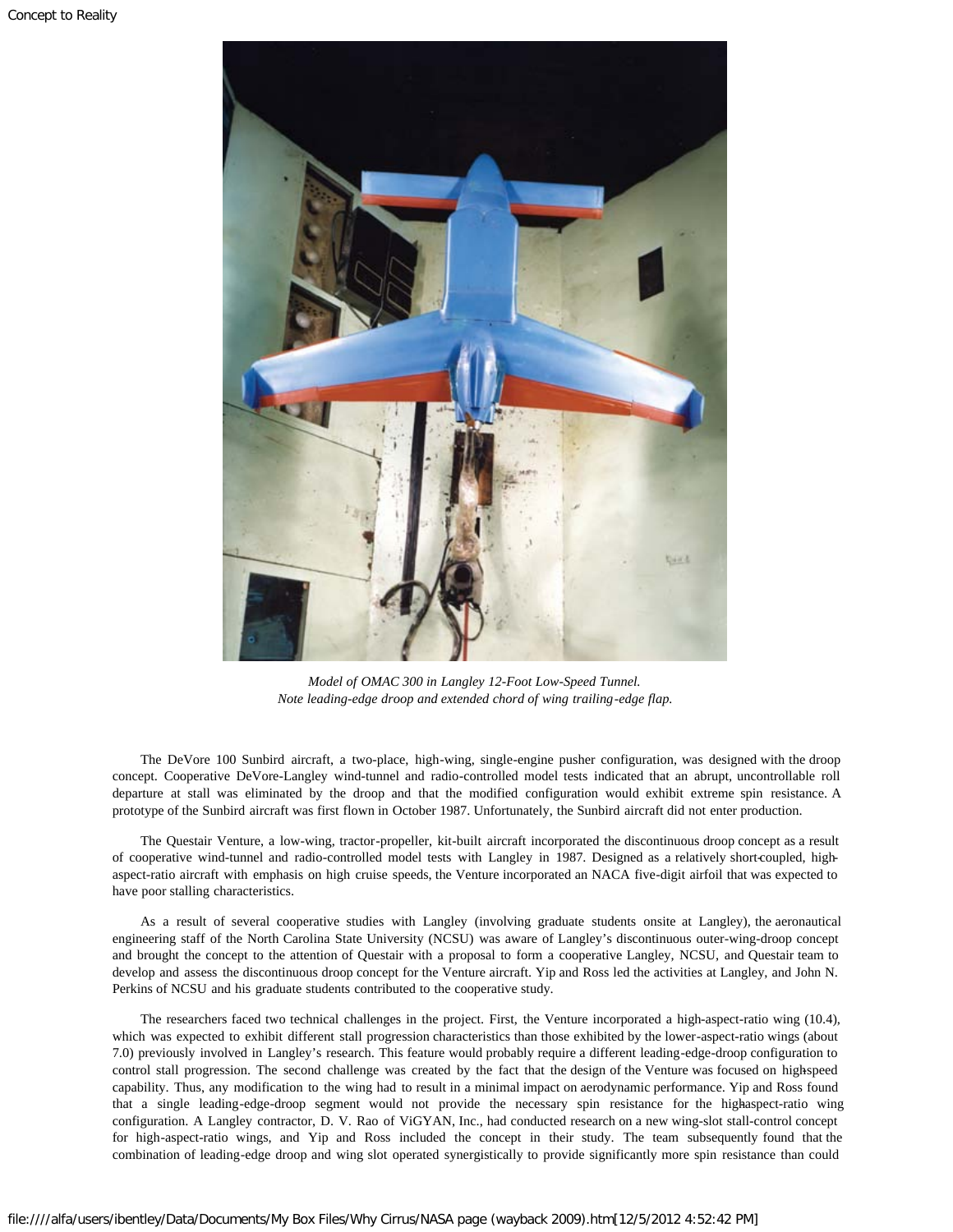have been obtained with each individual concept for this particular wing design; the Venture incorporated a single outboard-droop segment together with a small slot for spin resistance. The challenge of minimizing performance penalties due to wing modifications for spin resistance had been previously addressed by Pat King, a Langley graduate student, who used the Eppler airfoil design code in an optimization study to design wing-droop shapes with minimal impact on aircraft drag. D. Bruce Owens, an NCSU graduate student, applied the technique to the Questair wing and developed an appropriate droop shape.

Concept to Reality



*Long Yip and David Robelen prepare radio-controlled model of DeVore Sunbird for flight tests. Note discontinuous leading-edge-droop segments on outer wing.*

The basic Venture wing was expected to exhibit unpredictable and abrupt stall characteristics, and the original prototype aircraft displayed unsatisfactory stall behavior. The pilot for this aircraft reported unpredictable roll offs at stall and generally unacceptable characteristics. When the wing-droop–slot modification was incorporated, however, the aircraft exhibited a gentle, very controllable stall with no tendency for wing drop. In carefully controlled performance tests, the penalty in cruise performance was found to be imperceptible—about 1 knot. Lateral control was shown to be effective throughout the entire stall maneuver, even with full elevator deflection. The Questair Venture was subsequently produced and sold in kit form.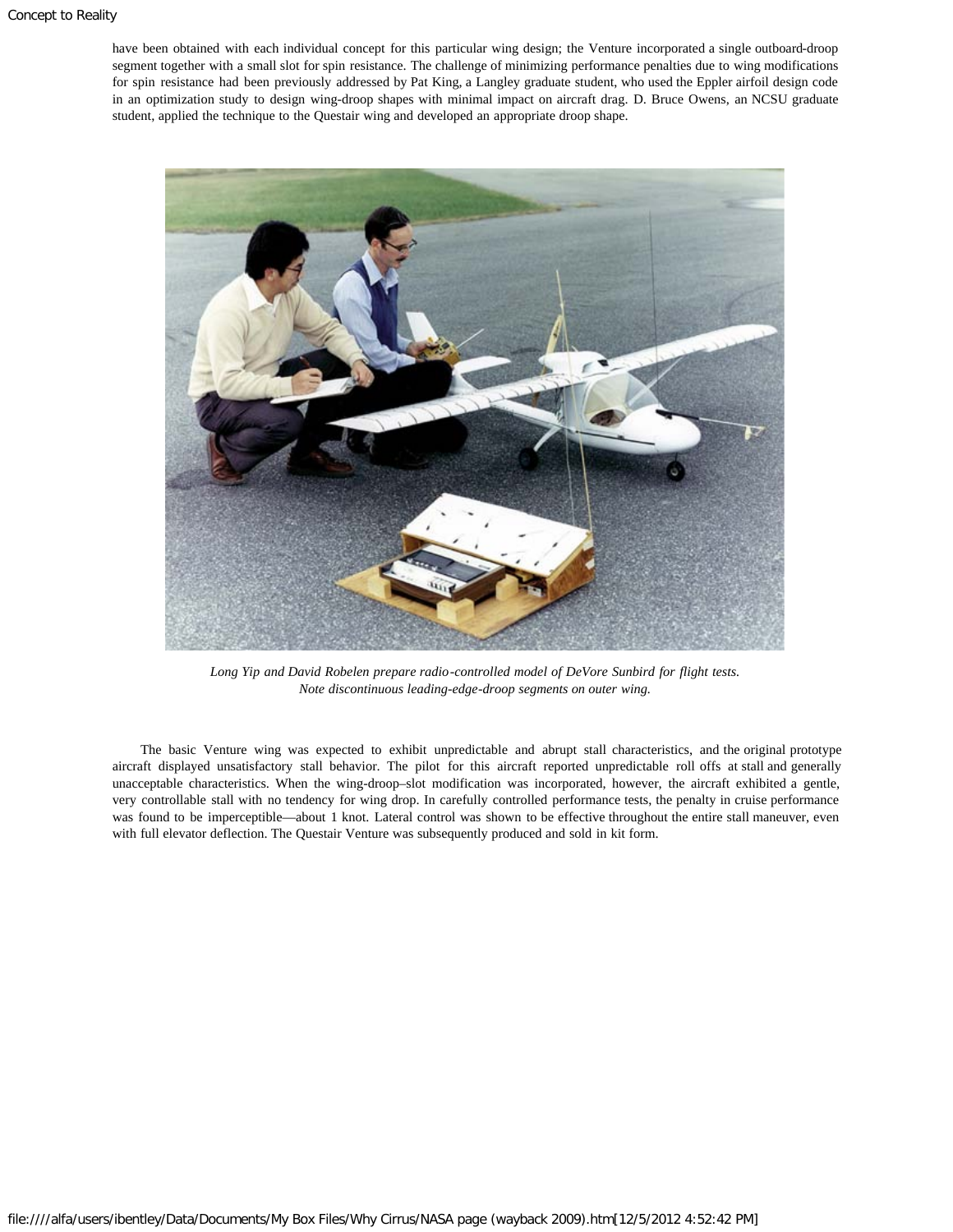

*Model of Questair Venture aircraft in Langley 12-Foot Low-Speed Tunnel during tests to develop spin-resistant wing configuration.*

The Schweizer SGM 2-37A motorglider, which first flew in 1986, incorporated two spanwise segments of wing leading-edge droop to improve stall characteristics. The development of this unique wing modification was stimulated by cooperative studies of Langley and the University of Maryland to further explore the stall progression and spin resistance of high-aspect-ratio wings with discontinuous leading-edge modifications. With an unusually high aspect ratio of 19, this aircraft required multiple-droop segments, as predicted, based on oil flow studies in the Glenn L. Martin Tunnel at University of Maryland.

As part of a cooperative research program between the Langley Research Center and the Smith Aircraft Corporation, windtunnel tests involving the discontinuous wing leading-edge droop were performed on a 1/6-scale model of a proposed general aviation trainer configuration in the Langley 12-Foot Low-Speed Tunnel. Although the full-scale aircraft program never proceeded into certification or production, this activity is noteworthy because of the innovative application of the discontinuous-droop concept. One focus of the aircraft development program was to develop wing leading-edge modifications that would tailor the stall/spin characteristics of the aircraft. The configuration was designed to be a trainer aircraft with two different training roles. The first role was to provide an aircraft in which a student pilot could learn spin-entry and spin-recovery techniques. The second training role was to provide a spin-resistant aircraft that could be safely flown by student pilots without fear of inadvertent spins. It was thought that the two very different types of training could be accomplished with one aircraft design by modifying the wing leading edges differently to alter high-angle-of-attack characteristics. The leading-edge modification for the spinnable version would be used to provide a more gentle, controllable stall without allowing the aircraft to attain too high an angle of attack, which could make entering a spin more difficult and harder to recover from. For these reasons, the leading-edge modification would needto be relatively small and kept on the outboard wing only. In contrast, the spin-resistant configuration should have a leading-edge modification that protects the outboard wing to very high angles of attack to provide good roll damping past the stall. The cooperative wind-tunnel test program identified candidate leading-edge modifications for the trainer configuration, but the aircraft program was canceled before production.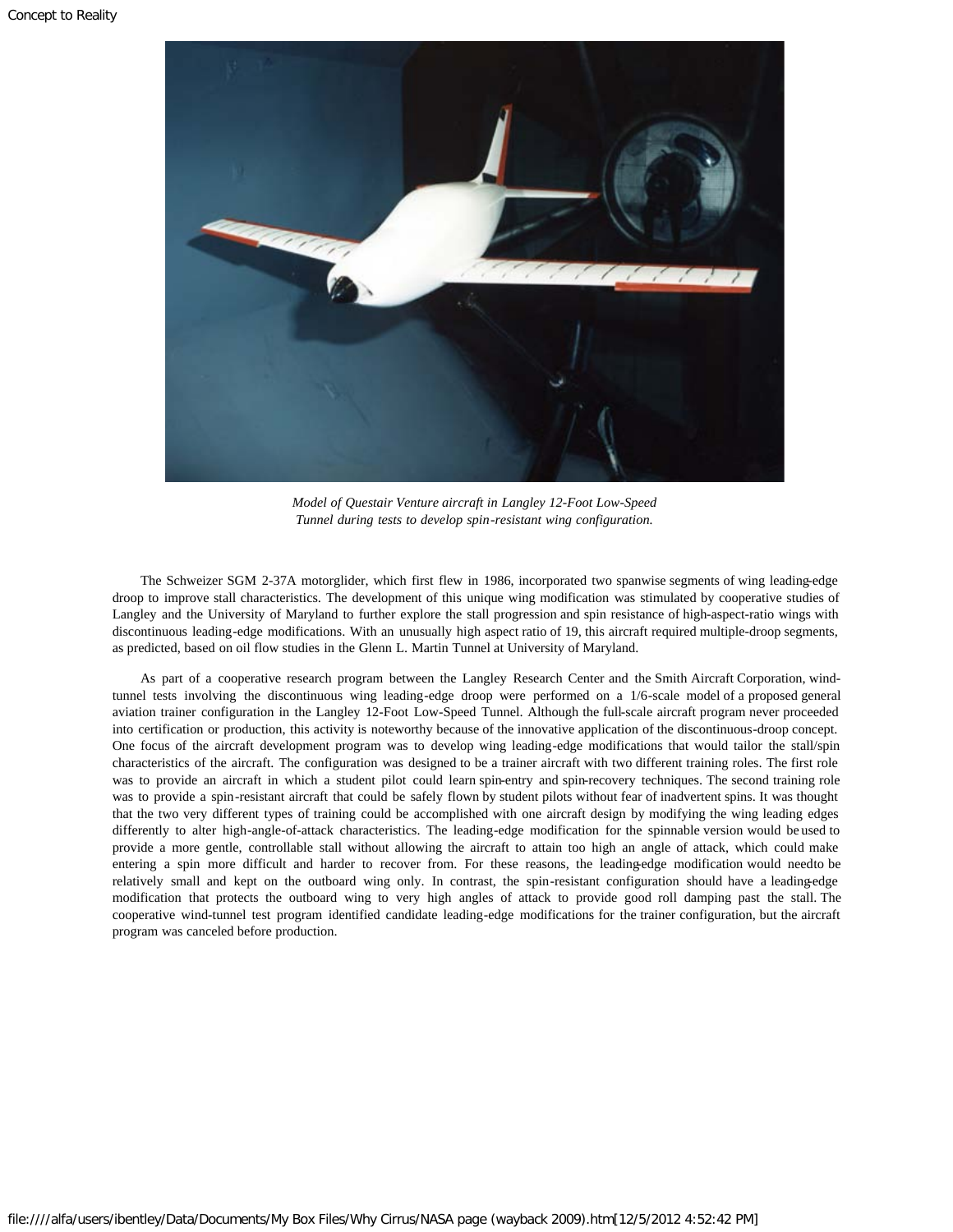

*Model of Smith Aviation Corp. trainer in Langley 12-Foot Low-Speed Tunnel with outer-wing leading-edge droops.*

On June 14, 1994, the Advanced Aerodynamics and Structures Jetcruzer 450, a single-engine, pusher-propeller, canard, six-seat transport became the first aircraft to receive FAA certification as spin resistant. On October 23, 1998, the Lancair Columbia 300 and the Cirrus SR20 advanced aircraft, both of which employ discontinuous outboard-wing leading-edge droop to enhance spin resistance, received FAA certification using selected spin-resistance certification requirements. Although neither aircraft was certified as fully spin resistant, they both exhibited an exceptional level of safety in the stall/post-stall regime. Furthermore, the aircraft were found to provide a definite increased level of safety in safeguarding against loss of control and low-altitude stall/spin accidents that have been so prevalent in general aviation.



*Cirrus SR20 with outboard drop concept.*